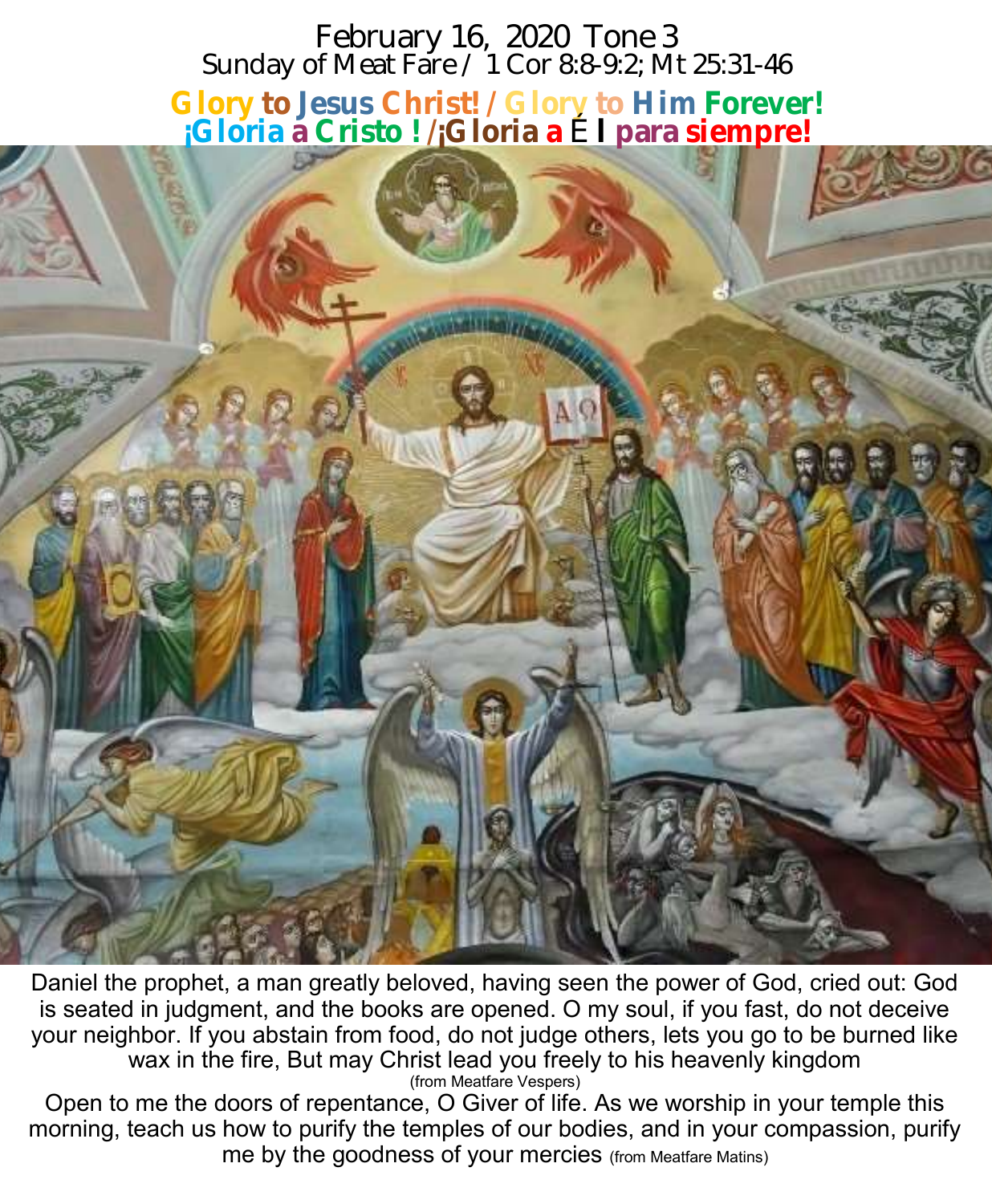

**Holy Protection of Mary Byzantine Catholic Eparchy of Phoenix Bishop: His Grace John Pazak C.Ss.R**

**Our Lady of Perpetual Help Byzantine Catholic Church 1837 Alvarado Dr. NE, Albuquerque, NM 87110 Parish office: (505) 256-1539**



**Father Artur Bubnevych, Pastor Rectory (505) 268-2877 abbaolph@gmail.com** 

**Father Christopher Zugger pastor emeritus (505) 256-1787 Frchris.zugger@gmail.com www.frchriszugger.com** 

**Father Tyler Strand in residence (516) 661-0883 tylerastrand@yahoo.co.uk**

## **OFFICE HOURS:**

Monday—Friday 10:00 am—4:00 pm Thursday OFF

**THEOSIS:** 2nd & 4th Thursday Pot Luck Dinner 6:00 pm Bible Study 6:45 pm

**Eastern Christian Formation Program**: All grades meet every Sunday after Liturgy for 45 minutes (September through May)

#### **Advisory Board**

Fr. Chris Zugger, Dan Riley, Rafael Plut, Jeff Brewer, Michael Grega, Alicia Wells

**Finance Council**  Matthew Blain, Maria Alden

#### **Confession (Mystery of Reconciliation**):

9:15—10:00 am on Sundays, before or after weekday Liturgies, or by appointment with Father

**Mysteries of Baptism/Chrismation/Eucharist**:

Must be arranged three months in advance. (Pre-Jordan requirement) **Mystery of Crowning:** 

Must be arranged six months in advance (Pre-Cana requirement)

**Sick and Shut-Ins:** It is the family's responsibility to notify the parish office when a parishioner is in the hospital or confined to home because of sickness or old age. Father will bring the confined person the Holy Mysteries on a regular basis. It is recommended that one receive the Anointing of the Sick before any major surgery. Please don't let the priest be last to know that someone is ill!

# **OLPH Prayer Warriors**

Sunday 9:30 am in the conference room. Send your prayer requests to Patricia at pocb@unm.edu

Feb. 23 Desert Wilderness March 1, Apple(s) March 8, Climbing **Mountains** March 15, Lamb March 22, Righteousness March 29 Pomegranate(s)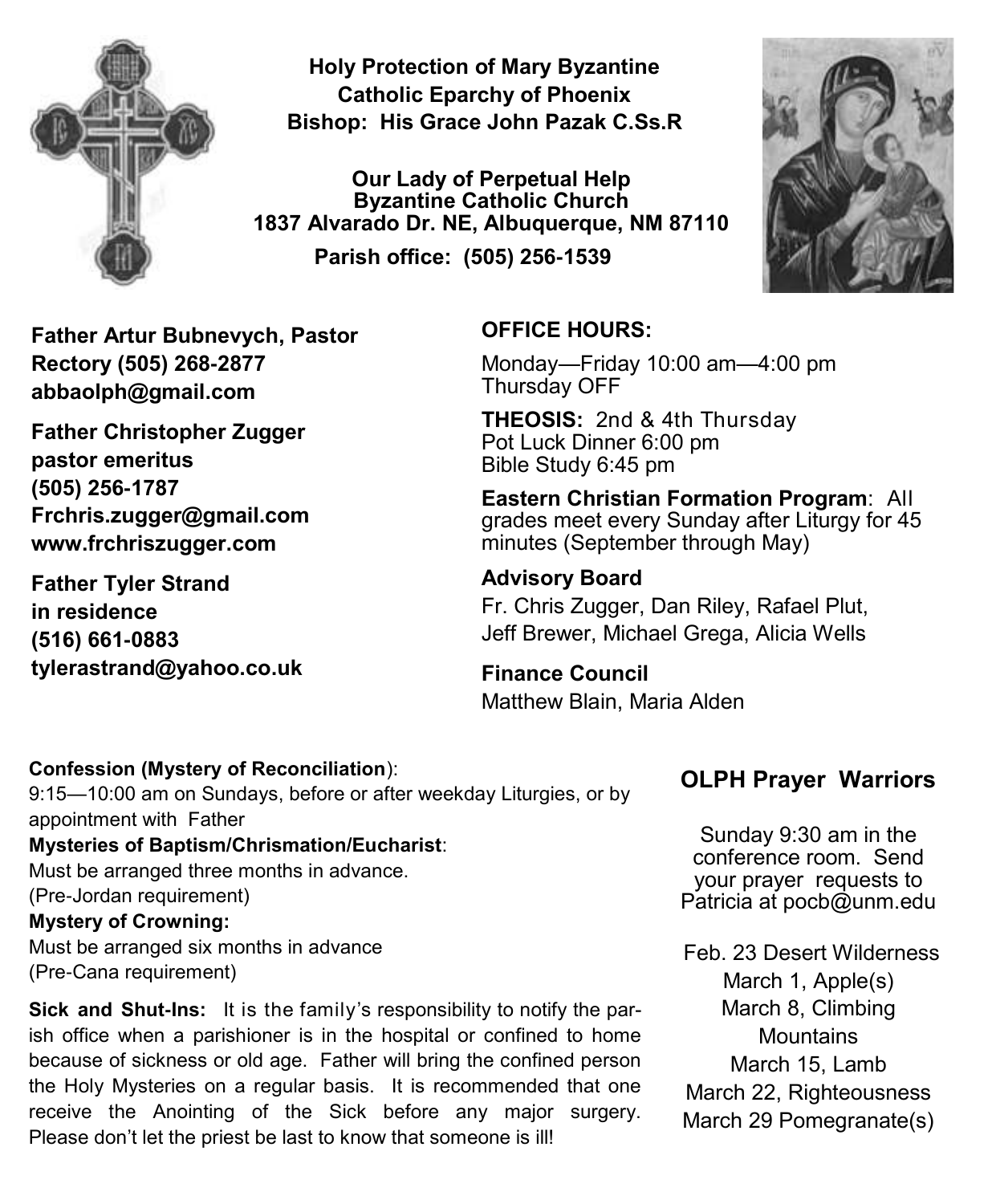Welcome to our Church! If you are looking for a spiritual home, contact Father Artur/ Fr Chris or the office staff for more information. God bless you!

| Today                                 | 8:30 am Rosary<br>9:00 am Matins & Confessions<br>10:00 am Divine Liturgy for Parish Family, Benefactors and Friends                                                                                                                      |  |
|---------------------------------------|-------------------------------------------------------------------------------------------------------------------------------------------------------------------------------------------------------------------------------------------|--|
| <b>ECF Classes</b>                    | Fr. Chris: Intention of Perez-Santiago Family<br>Eternal Lamp: Health of Gabriel Doherty by Cielo Doherty                                                                                                                                 |  |
| February 17<br><b>Monday</b>          | Theodore the Recruit Great-Martyr / 3 John 1:15; Luke 19:29-40 & 22:7-39                                                                                                                                                                  |  |
|                                       | 9:00 am +Nancy Loritch by Pam & Linda (40th day commemoration)<br>6:00 pm Advisory Board Meeting                                                                                                                                          |  |
| February 18<br>Tuesday                | Leo the Great Pope / Jude 1:10; Luke 22:39-42 & 45-23:1                                                                                                                                                                                   |  |
|                                       | 9:00 am +Msgr. Francis Xavier Eggert by Mary Alice Cooper<br>6:30 pm CAFE meeting at UNM                                                                                                                                                  |  |
| February 19<br>Wednesday              | Archippus Apostle / Joel 2:12-26; Joel 4:12-21                                                                                                                                                                                            |  |
|                                       | $\leq 5:30$ pm OLPH Devotions<br><b>No Liturgy</b>                                                                                                                                                                                        |  |
| February 20<br>Thursday               | Leo of Catania Bishop / Jude 11:24; Luke 23:1-34 & 44-56                                                                                                                                                                                  |  |
| <b>February 21</b><br><b>Friday</b>   | Timothy Venerable / Zechariah 8:7-17; Zechariah 8:19-23                                                                                                                                                                                   |  |
|                                       | 9:00 am Prayer and witness in front of Abortion Clinic on San Mateo<br><b>No Liturgy</b>                                                                                                                                                  |  |
| <b>February 22</b><br><b>Saturday</b> | All Holy Ascetical Fathers & Mothers / Romans 14:19-26; Matthew 6:1-13                                                                                                                                                                    |  |
| February 23<br>Sunday                 | Sunday of Cheesefare / Romans 13:11-14:4; Matthew 6:14-21                                                                                                                                                                                 |  |
|                                       | 4:00 pm Great Vespers<br>5:00 pm God's Blessing on Emily A. Kolb by Derek Kolb<br>Rite of Mutual Forgiveness                                                                                                                              |  |
| <b>ECF Classes</b>                    | 8:30 am Rosary<br>9:00 am Matins & Confessions<br>10:00 am Divine Liturgy for Parish Family, Benefactors and Friends<br><b>Rite of Mutual Forgiveness</b><br>Fr. Chris: Bucalo Family<br>Eternal Lamp: Intention of Bryan & Cielo Doherty |  |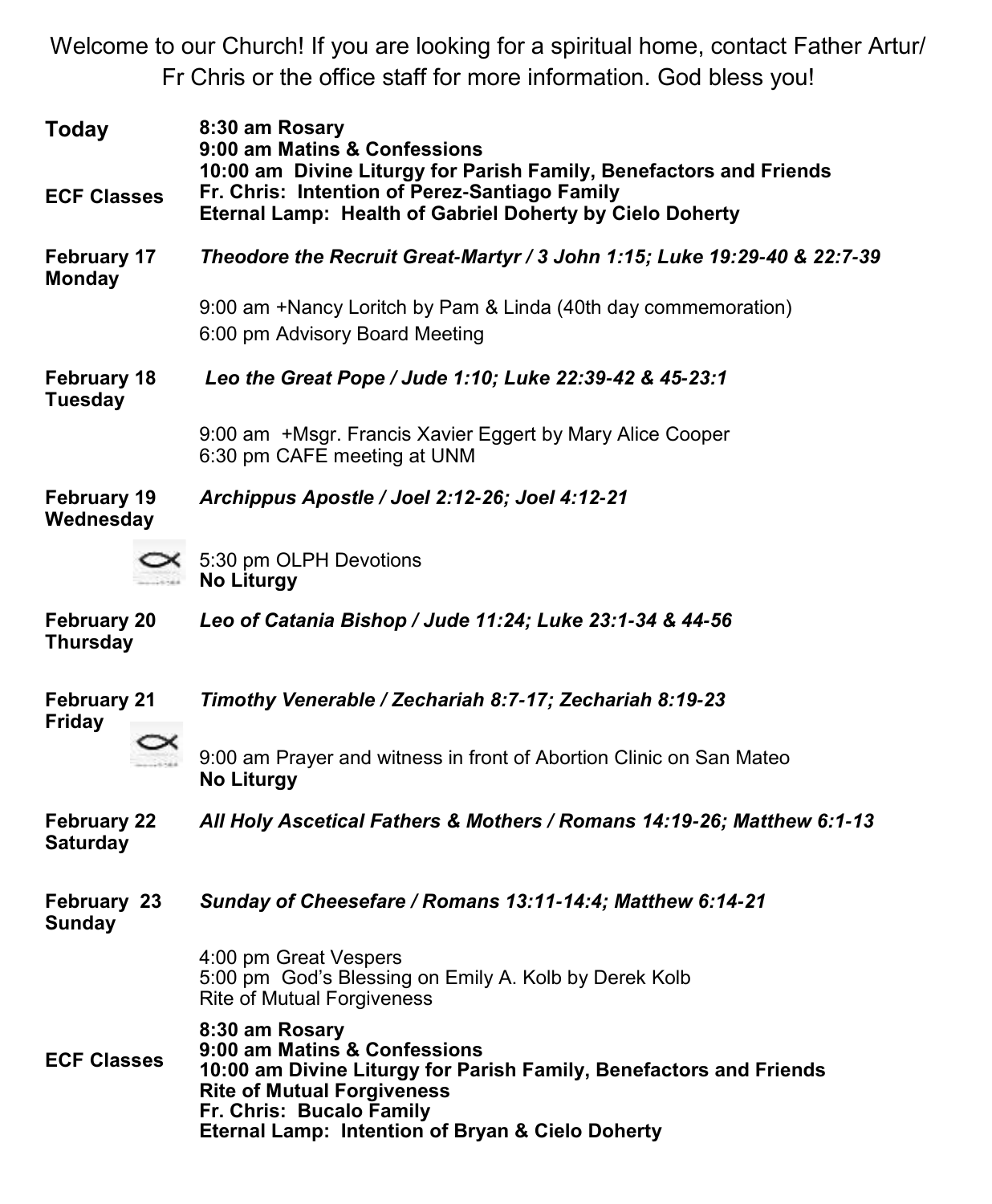# **Remember Those Who Request Our Prayers:**

Physician and Help of Those in sickness, Redeemer and Savior of the infirm; O Master and Lord of all, grant healing to your servants. Be clement, show mercy to those who have sinned much, and deliver them, O Christ, from their Iniquities, that they may glorify Your might divine.

Sharif Rabadi Jenny Ford Priscilla Hughes Steve Jakymiw Marilyn Fore Sven & Barbara Svensson Laurie Bienz Brent Dodson-Sands Fr. Stephen **Casmus** 

Fr. Julian Gnall Abraham Haddad Phillip Fall Olga Bodnar Marianne Gerace Paula Amrein Lori Medina Michael Baron Dorothy Curl

Paola Terlaza Ruth Sousa Linda Granci Kris Nelson Vicki Frank **Christopher** Barlow Tracy McTernan Scott Fafrak Jordan Smith Rebecca Lyons

Prayers in honor of and to the Blessed Virgin are a powerful weapon against sin, and for healing. If you recite the Rosary at home, please offer these intentions, and join us on Sunday at 8:30 am. Those who recite the Akathist to the Mother of God or the Rosary receive a partial indulgence when they do so in private, plenary indulgence when they do so as a group.

### **Intentions of the Rosary**

1st Decade: Help for persecuted Catholics, especially in communist and Islamic states

2nd Decade: Spiritual and physical growth of our parish and the Byzantine Catholic Church

3rd Decade: Increase in vocations to priesthood, diaconate, and consecrated life to serve the Byzantine Catholic Church

4th Decade: Repose of the souls who have no one praying for them

5th Decade: Healing of the sick in body, mind and soul



Vocation Icon Today: Riley Family Next Sunday: MartinezFamily



## **Holy Father's Intentions for February Listen to the Migrants' Cries**

We pray that the cries of our migrant brothers and sisters, victims of criminal trafficking, may be heard and considered.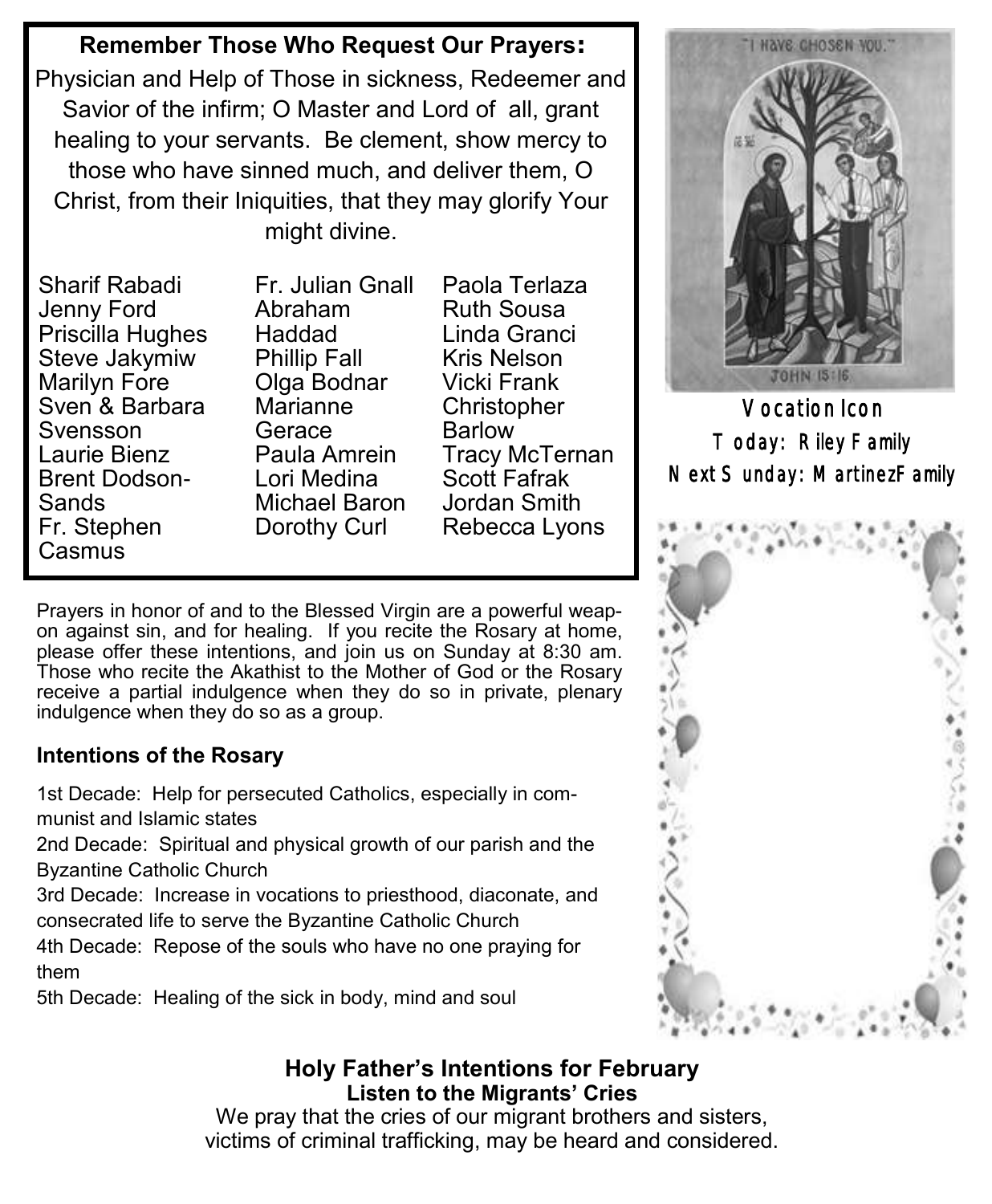# May the Lord Bless your kindness and generosity to His House!

#### **February 23, 2020**

| Cantor<br>Reader<br>Trojca | Andrea Riley<br>Gabriel Garcia<br>Eva Riley                                                                                              |
|----------------------------|------------------------------------------------------------------------------------------------------------------------------------------|
| Greeter                    | Dan Riley                                                                                                                                |
| Usher                      | Dan Riley<br>Jeff Brewer                                                                                                                 |
| Counter                    | Cindy Loescher<br>Ann Rajala                                                                                                             |
| Host                       | Jilek Family                                                                                                                             |
| Church Cleaners            | <b>Tom Plut</b><br>Michael Paul<br>Mary Blain                                                                                            |
| <b>Altar Servers:</b>      | Michael Grega<br>Daniel Fogg<br><b>Colin Herring</b><br>Jerry Jilek<br><b>Cyrus Dodson-Sands</b><br><b>Abel Gloetzner</b><br>Mikey Grega |

**Special Collection for Aid to the Church in Central & Eastern Europe, Sunday February 23rd**Through Bishops' Conferences in Central and Eastern Europe and the ex-Soviet Union, this aid assists in the training of seminarians and lay church leaders, Church-sponsored social service programs, youth ministry, pastoral and catechetical centers, school and church construction/ renovation, and evangelization through the use of Catholic Media. 100% of the proceeds go to the Office of National Collections for the Church in Eastern Europe

**[40 Days for Life](https://40daysforlife.com/)** by PDL in Albuquerque - a peaceful prayer vigil at Planned Parenthood's abortion mill at 701 San Mateo Blvd starts on Wednesday February 26th. Our Parish is scheduled on **Friday February 28th** and Friday **April 3 rd** . Thanks to your support, PDL has been able to host this event every spring and fall and lives have been saved each time. In the mean time before 40 Days for Life begins ... Sidewalk Advocates greatly appreciate having prayer partners and they invite you to join them at the following times and locations ... Tuesday - Thursday from 7-10 AM at Southwest Women's Options (the late term abortion mill) at 522 Lomas Blvd (west of I-25) ... and Tuesday and Friday from 8-11 AM at Planned Parenthood at 701 San Mateo Blvd.

**All Women** - mark your calendars and plan to attend our annual Ladies Brunch and Lenten Video Retreat to take place on Saturday, March 7th from 11 am - 1:30 pm at the Loescher's. Contact Cindy for more information

# **Barbara's Hall Report**

Thanks to Amanda & Sebastian Martinez for making two big roasters full of very tasty jambalaya served over rice. It was delicious and they got many compliments on it. Also served was lots of French bread and a salad to go with it. Thanks again! It was so great!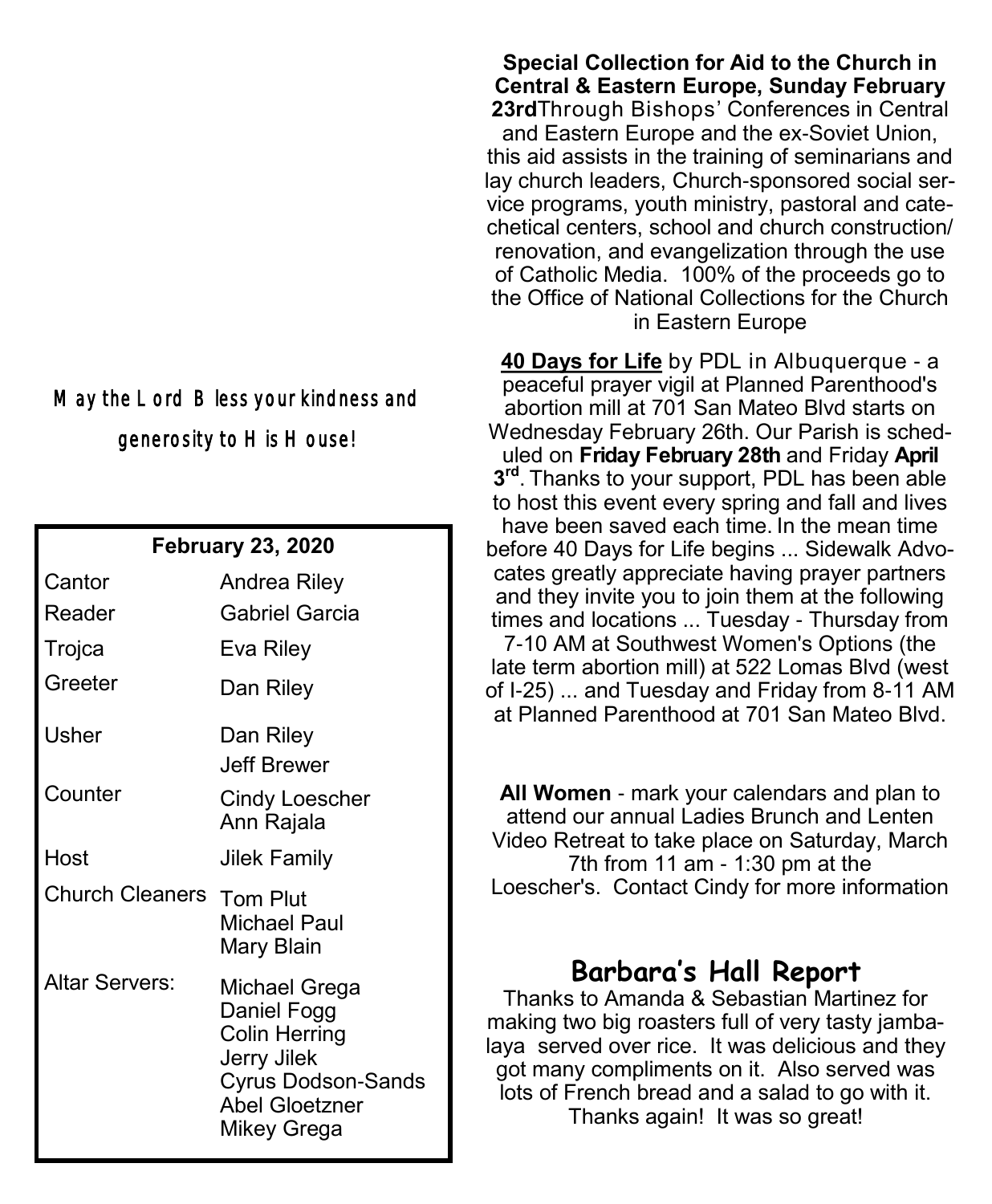| <b>Monday</b><br>Feb 24               | <b>Start of the Great Fast</b><br>6:00 pm Presanctified Liturgy with Anointing                       |                     |
|---------------------------------------|------------------------------------------------------------------------------------------------------|---------------------|
| <b>Sunday</b><br>March <sub>1</sub>   | <b>Sunday of Orthodoxy</b><br>10:00 am Divine Liturgy / Procession with<br>Icons / Blessing of Icons | C                   |
| <b>Sat March 7</b>                    | 9:00 am 2nd All Souls Saturday                                                                       | I                   |
| <b>Thur March 12   Nutroll baking</b> |                                                                                                      | ν                   |
| <b>Sat March 21</b>                   | Holubki making                                                                                       | K<br>$\overline{2}$ |
| Wednesday<br>March 25                 | <b>Annunciation of the Theotokos/Solemn</b><br>6:00 pm Vigil Liturgy of St John Chrysostom           | V<br>T<br>F         |
| <b>Thursday</b><br>March 26           | 7:00 pm Great Canon of St. Andrew                                                                    | $\tilde{z}$<br>C    |
| <b>Saturday</b><br>May 2              | 10:00 am-4:00 pm Annual Byzantine<br>Bazaar                                                          | <u>င္</u>           |

**Cantor Corner Propers for 2/23/20 Cheesefare Sunday, 1st & 2nd Finding of the Head of John the Baptist Tone 4 Troparion (Tone 4) -** DL 141 **Troparion (Baptist) -** Cantors *v. Glory...*  **Kontakion(Cheesefare) -** DL 218 *v. Now & Ever ...* **Theotokoion-** DL 406 **Prokeimenon & Alleluia -** DL  $19$ **Our Father**- DL 69 **Communion Hymn -** DL 78 & 381 [A]

### **Father Chris coming talks:**

**On Monday March 2**, Father Chris will participate in the Catholic Expo at UNM in the Student Union Building. At 12:30 pm, he will speak about the Eucharistic Miracles, ""Science, Christ's Heart, and the Miracles." The Expo will include relics of saints, church treasures, and a large display on the Eucharistic Miracles approved by the Church.

**On Wednesday, March 4**, Father Chris will present "Hitler's Pope? The Black Legend of Pope Pius XII" in which he will tackle the accusations that the pope did not help the Jews during the Holocaust. This will be at Annunciation parish hall, at 6:30 pm. This is a recurring attack on the Catholic Church and Pius XII, so come and find out the truth.

**Pysanky Workshops:** OLPH will host a series of instructional workshops for those interested in learning how to make pysanky (decorated Easter eggs). The workshops will be held twice a month from January-March and are open to all (children do need a supervising adult). Supplies are needed for all participants, so please RSVP with Andrea Riley: 505-220-9137 or [andrea.riley@gmail.com.](mailto:andrea.riley@gmail.com) Monday evening workshops will be held on 2/10, & 3/9 at 6pm. Saturday morning workshops will be on 2/29, & 3/28 at 9am

**FYI: updated info to contact our brother in Christ Noel Bustillos**

[Noelbustillos7@gmail.com](mailto:Noelbustillos7@gmail.com) Redemptorist House of Studies 422 Saint Germain Avenue North York, Ontario M5M 1W7 Canada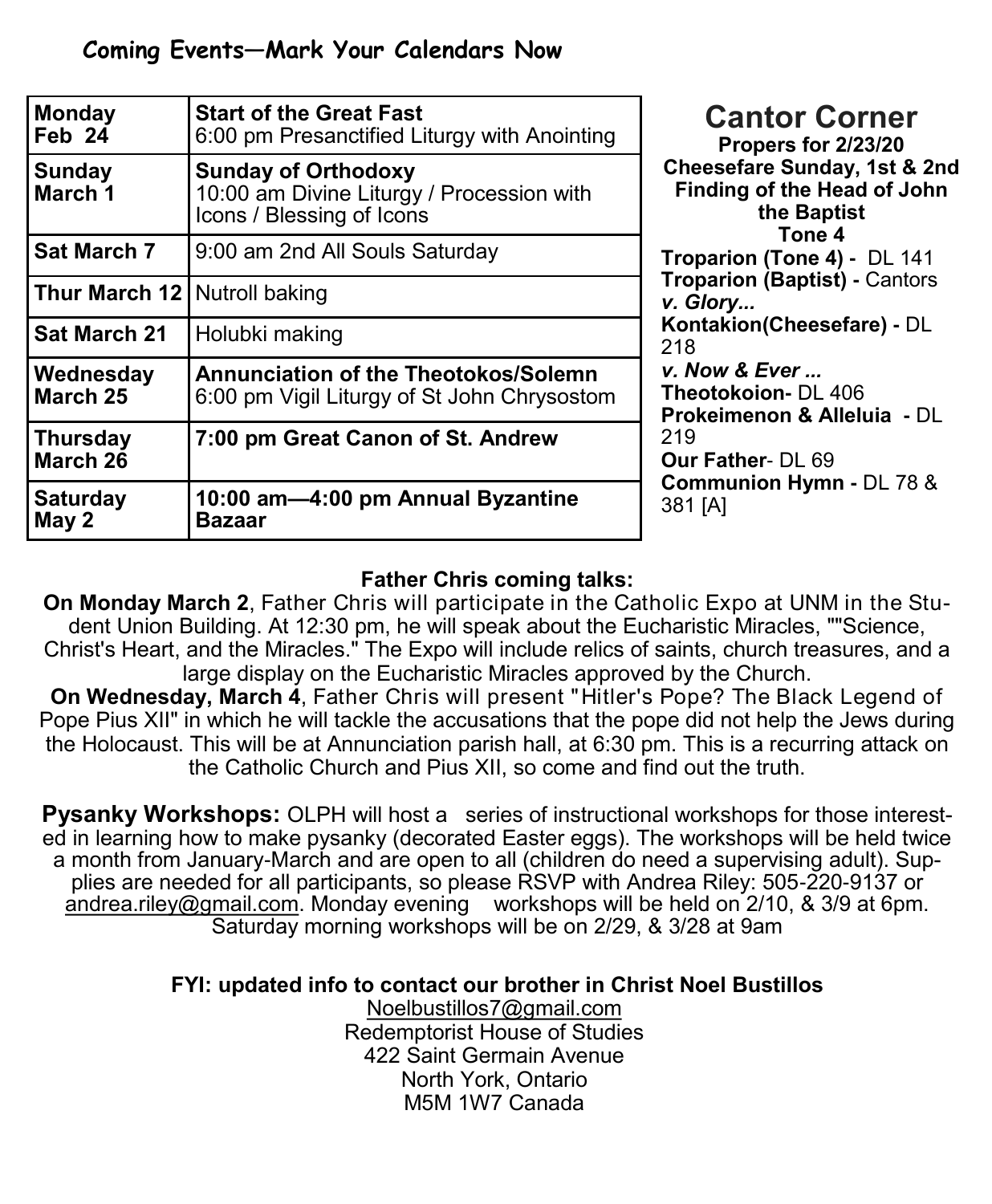#### **MEAT-FARE SUNDAY**

"Do you want to honor Christ's body? Then do not scorn his nakedness, nor honor him here in the church with silken garments while neglecting him outside where He is cold and naked. Give him the honor prescribed in his law by giving riches to the poor. God does not want golden vessels, but golden hearts.

I am not forbidding you to make such gifts. I am only demanding that along with such gifts and before them you give alms. Christ accepts the former, but He is more pleased with the latter. In the former., only the giver profits; in the latter, the recipient also profits. A gift to the church may be taken as ostentatious, but alms are pure kindness.

Of what use is there to weigh down Christ's table with golden cups, while He himself is dying of hunger? First, fill him when He is hungry; then use the means you have left to adorn his table. Will you have a golden cup made, but not give a cup of water. What is the use of providing the table with woven of gold thread, and not provide Christ with the clothes He needs? What profit is there in that? Tell me: if you were to see him lacking the necessary food, but were to leave him in that state and merely surround his table with gold, would He be grateful to you or rather would He not be angry? What if you were to see him clad in worn-out rags and stiff from the cold, and were to forget about clothing him and instead were to set-up golden columns for him, saying that you were doing that in his honor? Would He not think He was being mocked and greatly insulted?

Apply this also to Christ when He comes along the roads as a pilgrim looking for shelter. You do not take him as your guest, but you decorate floor and walls and the capitals of the pillars. You provide silver chains for the lamps, but cannot bear even to look at him as He lies chained in prison. Once again, I am not forbidding you to supply these adornments; I am urging you to provide these other things as well, and indeed to provide them first. Do not adorn the church and ignore your afflicted brethren, for they are the most precious temple of all. (St. John Chrysostom)

Today was the last day to eat meat, thus the name "Meat-Fare". Then this week was the time to use up all the dairy products in the house. The Fast of Cheesefare Week is a preparation for the Great Fast. This week, the structure of the church services changes, music becomes more solemn, and abstinence from meat is introduced on Wednesday as well as Friday. For those who will follow the strict fasting regulations, this is also the week in which to eliminate dairy products from the kitchen, so that by next Sunday, there will be none left.

For daily prayers, the **Prayer of Saint Ephrem is added on Monday, Wednesday, and Friday. The prayer is said in three verses, each verse followed by either a deep bow, or kneeling on the floor and lowering one's head.**

**This Saturday is the Day of All Holy Ascetics**. All of the men and women of the era of the Desert Fathers are remembered. The Divine Office speaks of their abstinence from meat, their fasting from foods from sunrise to sunset in the Lenten periods, their penances. But the main thing is their heroism in prayer and charity, without which all of the penances are worthless**.**  *They must be done for the glory of God, for repentance of our own sins, for the sins of the world which rejects God, and as an act of love for God.* Whatever you are planning to do for Lent, do it with that last sentence above in mind (Fr Chris Zugger).